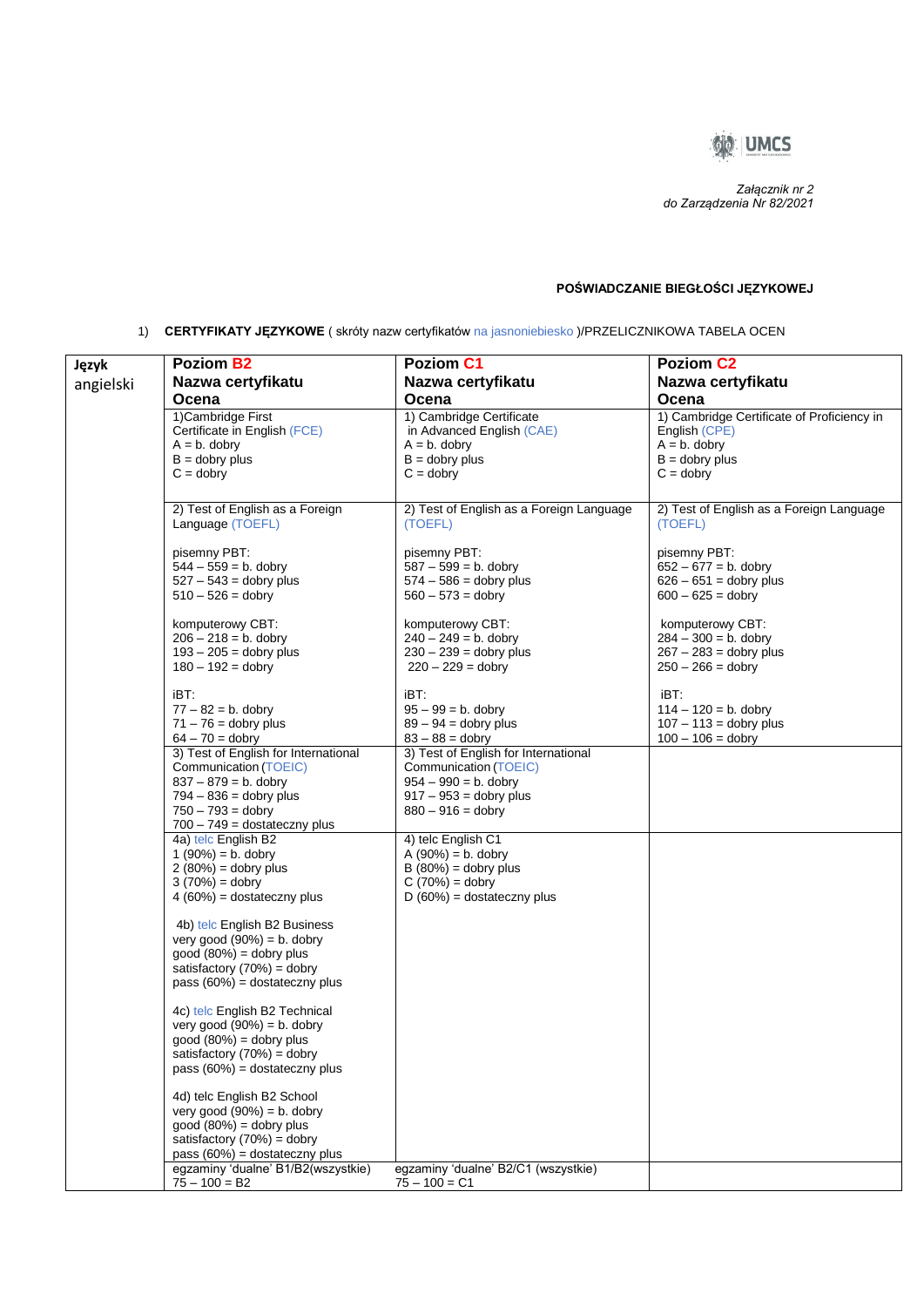| $93 - 100 = b$ . dobry<br>$84 - 92 =$ dobry plus                                                                                        | $93 - 100 = b$ . dobry<br>$84 - 100 =$ dobry plus                                                                                       |                                                                                                                                         |
|-----------------------------------------------------------------------------------------------------------------------------------------|-----------------------------------------------------------------------------------------------------------------------------------------|-----------------------------------------------------------------------------------------------------------------------------------------|
| $75 - 83 =$ dobry                                                                                                                       | $75 - 83 =$ dobry                                                                                                                       |                                                                                                                                         |
| $35 - 74 = B1$                                                                                                                          | $35 - 74 = B2$                                                                                                                          |                                                                                                                                         |
| $62 - 74 = b$ . dobry<br>$49 - 61 =$ dobry plus<br>$35 - 48 =$ dobry                                                                    | $62 - 74 = b$ . dobry<br>$49 - 61 =$ dobry plus<br>$35 - 48 =$ dobry                                                                    |                                                                                                                                         |
| 5 a) Pearson Tests of English<br><b>GENERAL (PTE GENERAL)</b><br>Distinction = $b$ . dobry<br>Merit = $d$ obry plus<br>$Pass = dobry$   | 5) Pearson Tests of English GENERAL<br>(PTE GENERAL)<br>Distinction = $b$ . dobry<br>Merit = $d$ obry plus<br>$Pass = dobry$            | 5) Pearson Tests of English GENERAL<br>(PTE GENERAL)<br>Distinction = $b$ . dobry<br>Merit = $d$ obry plus<br>$Pass = dobry$            |
| 5 b) Pearson Tests of English<br><b>ACADEMIC (PTE ACADEMIC)</b>                                                                         | 5 b) Pearson Tests of English ACADEMIC<br>(PTE ACADEMIC)                                                                                | 5 b) Pearson Tests of English ACADEMIC<br>(PTE ACADEMIC)                                                                                |
| $(59 - 75)$<br>$71 - 75 = b$ . dobry                                                                                                    | $(76 - 84)$<br>$82 - 84 = b$ . dobry                                                                                                    | $(85 - 90)$<br>$89 - 90 = b$ . dobry                                                                                                    |
| $65 - 70 =$ dobry plus<br>$59 - 64 =$ dobry                                                                                             | $79 - 81 =$ dobry plus<br>$76 - 78 =$ dobry                                                                                             | $87 - 88 =$ dobry plus<br>$85 - 86 =$ dobry                                                                                             |
| 6) City & Guilds International ESOL<br>(C&G ESOL)                                                                                       | 6) City & Guilds International ESOL (C&G<br>ESOL)                                                                                       | 6) City & Guilds International ESOL (C&G<br>ESOL)                                                                                       |
| First Class Pass = b. dobry<br>$Pass = dobry$                                                                                           | First Class Pass = b. dobry<br>$Pass = dobry$                                                                                           | First Class Pass = b. dobry<br>$Pass = dobry$                                                                                           |
| 7a) LanguageCert (IESOL B2<br>Communicator) (Spoken and/or<br>written)                                                                  | 7a) LanguageCert (IESOL C1 Expert)<br>(Spoken and/or written)                                                                           | 7a) LanguageCert (IESOL C2 Mastery)<br>(Spoken and/or written)                                                                          |
| First Class Pass = b.dobry<br>$Pass = dobry$                                                                                            | First Class Pass = b.dobry<br>$Pass = dobry$                                                                                            | First Class Pass = b.dobry<br>$Pass = dobry$                                                                                            |
| 7b) LanguageCert Test of English<br>(LTE)<br>$60 - 74 = B2$                                                                             | 7b) LanguageCert Test of English (LTE)<br>$75 - 89 = C1$                                                                                | 7b) LanguageCert Test of English (LTE)<br>$90 - 100 = C2$                                                                               |
| 8) Test of Legal English Skills<br>(TOLES)<br>$86 - 100\% = b$ . dobry                                                                  | 8) Test of Legal English Skills (TOLES)<br>$451 - 500 = b$ . dobry<br>$401 - 450 =$ dobry plus                                          |                                                                                                                                         |
| $71 - 85 \% =$ dobry plus<br>$56 - 70 \% =$ dobry<br>$41 - 55\% =$ dostateczny plus                                                     | $301 - 400 =$ dobry<br>$201 - 300 =$ dostateczny plus                                                                                   |                                                                                                                                         |
| 9) International Legal English<br>Certificate (ILEC)<br>Pass (50 -69%)                                                                  | 9) International Legal English<br>Certificate (ILEC)                                                                                    |                                                                                                                                         |
| $60 - 69\% = b$ . dobry<br>$50 - 59\% =$ dobry                                                                                          | Pass with Merit $(80 - 100\%) = b$ .dobry<br>Pass $(70 - 79%) =$ dobry                                                                  |                                                                                                                                         |
| 10) International Certificate in<br>Financial English (ICFE)<br>Pass (50-69%) – wyższe procenty $\Rightarrow$<br>C1                     | 10) International Certificate in Financial<br>English (ICFE)                                                                            |                                                                                                                                         |
| $60 - 69\% = b$ . dobry<br>$50 - 59\% =$ dobry                                                                                          | Pass with Merit $(80 - 100\%) = b \cdot d$ obry<br>Pass $(70 - 79%) =$ dobry                                                            |                                                                                                                                         |
| 11) Business English Certificate<br>Vantage (BEC) / Cambridge English:<br><b>Business Vantage</b><br>$A = b$ . dobry                    | 11) Business English Certificate Higher<br>(BEC) / Cambridge English:<br><b>Business Higher</b><br>$A = b$ . dobry<br>$B =$ dobry plus  |                                                                                                                                         |
| $B =$ dobry plus<br>$C =$ dobry                                                                                                         | $C =$ dobry                                                                                                                             |                                                                                                                                         |
| 12) LCCI International Qualifications<br>English for Business (LCCI EfB)<br>English for Tourism (LCCI EfT)<br>Distinction = $b$ . dobry | 12) LCCI International Qualifications<br>English for Business (LCCI EfB)<br>English for Tourism (LCCI EfT)<br>Distinction = $b$ . dobry | 12) LCCI International Qualifications<br>English for Business (LCCI EfB)<br>English for Tourism (LCCI EfT)<br>Distinction = $b$ . dobry |
| $Credit = dopry plus$<br>$Pass = dobry$                                                                                                 | $Credit = dobry plus$<br>$Pass = dobry$                                                                                                 | $Credit = dobry$                                                                                                                        |
|                                                                                                                                         | 13) Certificate in English for International<br>Business and Trade (CEIBT)<br>Pass with Distinction = $b$ . dobry                       |                                                                                                                                         |
| 14) Business Language Testing<br>System (BULATS)                                                                                        | $Pass = dobry$<br>14) Business Language Testing System<br>(BULATS)                                                                      | 14) Business Language Testing System<br>(BULATS)                                                                                        |
|                                                                                                                                         |                                                                                                                                         |                                                                                                                                         |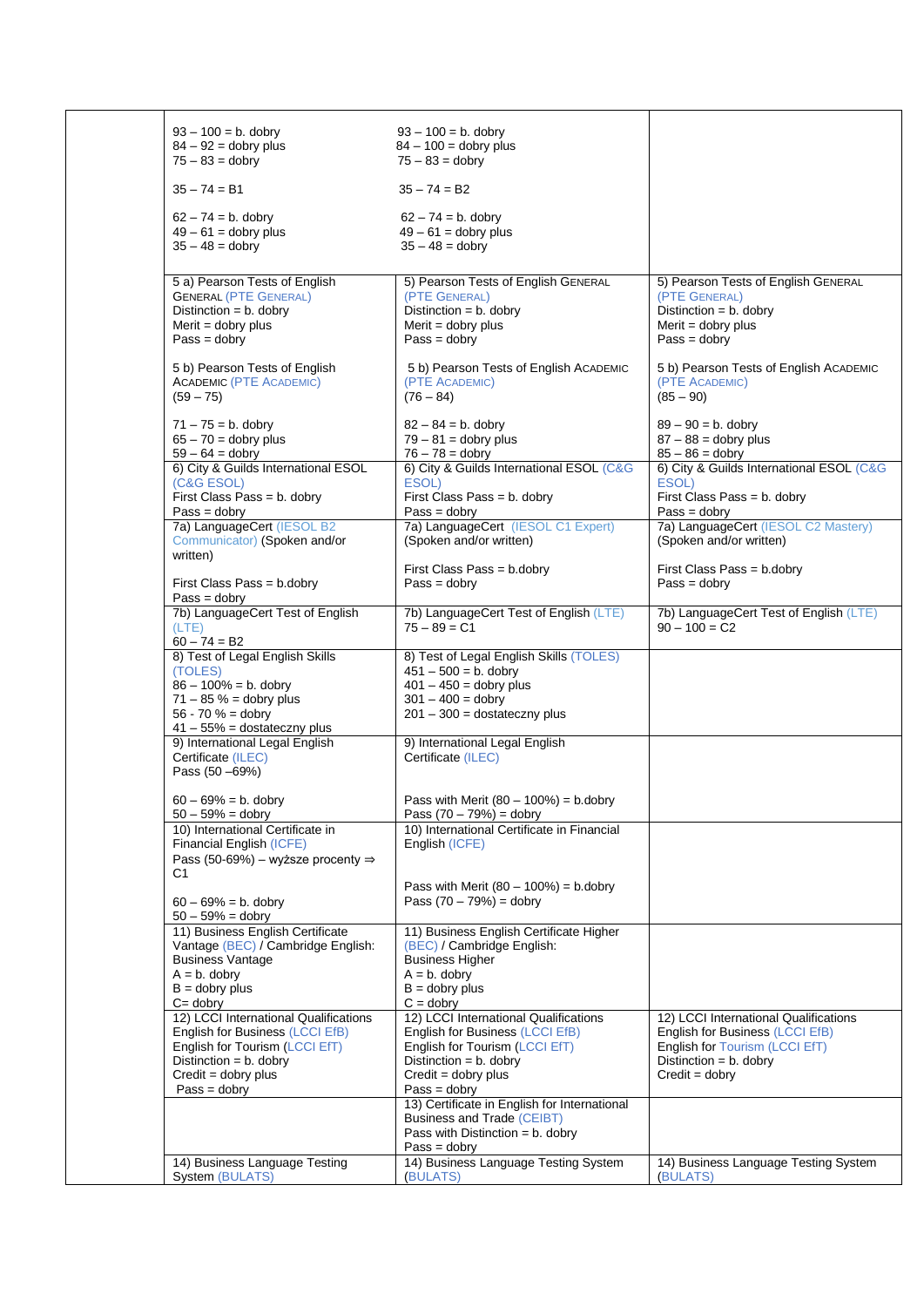|            | $(60-74 \text{ pkt})$                                     | $(75-89$ pkt)                                                         | $(90-100)$ pkt)                                                  |
|------------|-----------------------------------------------------------|-----------------------------------------------------------------------|------------------------------------------------------------------|
|            | $70 - 74 = b$ . dobry                                     | $85 - 89 = b$ . dobry                                                 | $98 - 100 = b$ . dobry                                           |
|            | $65 - 69 =$ dobry plus                                    | $80 - 84 =$ dobry plus                                                | $94 - 97 =$ dobry plus                                           |
|            | $60 - 64 =$ dobry                                         | $75 - 79 =$ dobry                                                     | $90 - 93 =$ dobry                                                |
|            | 15) International English Language                        | 15) International English Language                                    | 15) International English Language                               |
|            | <b>Testing System (IELTS)</b>                             | <b>Testing System (IELTS)</b>                                         | <b>Testing System (IELTS)</b>                                    |
|            | $6 = b$ . dobry                                           | $7,5 = b$ . dobry                                                     | $9 = b$ . dobry                                                  |
|            | $5,5 =$ dobry plus                                        | $7 =$ dobry plus                                                      | $8,5 =$ dobry plus                                               |
|            | 5 (borderline $B1/B2$ ) = dobry                           | $6,5 =$ dobry                                                         | 8 (borderline $C1/C2$ ) = dobry                                  |
|            | <4,5 = dostateczny plus><br>1) Diplôme d'Etudes en Langue | 1) Diplôme Approfondi de la Langue                                    | 1) Diplôme Approfondi de la Langue                               |
| francuski  | Française (DELF) B2                                       | Française (DALF) C1                                                   | Française (DALF) C2                                              |
|            | $86 - 100 = b$ . dobry                                    | $86 - 100 = b$ . dobry                                                | $86 - 100 = b$ . dobry                                           |
|            | $70 - 85 =$ dobry plus                                    | $70 - 85 =$ dobry plus                                                | $70 - 85 =$ dobry plus                                           |
|            | $50 - 69 =$ dobry                                         | $50 - 69 =$ dobry                                                     | $50 - 69 =$ dobry                                                |
|            |                                                           |                                                                       |                                                                  |
|            | 2) Diplôme de Langue Française (DL)                       | 2) Diplôme Supérieur d'Etudes Françaises                              | 2) Diplôme des Hautes Études Françaises                          |
|            | Très bien = $b$ . dobry                                   | Modernes (DS)                                                         | (DHEF)                                                           |
|            | $Bien = dobry plus$                                       | Très bien = $b$ . dobry                                               | Très bien = $b$ . dobry                                          |
|            | Assez bien = $d$ obry                                     | $Bien = dobry plus$                                                   | $Bien = dobry plus$                                              |
|            |                                                           | Assez bien = $d$ obry                                                 | Assez bien = $d$ obry                                            |
|            | 3) telc Français B2                                       |                                                                       |                                                                  |
|            | Très bien = $b$ . dobry<br>$Bien = dobry plus$            |                                                                       |                                                                  |
|            | Assez bien = dobry                                        |                                                                       |                                                                  |
|            | Passable = dostateczny plus                               |                                                                       |                                                                  |
|            |                                                           |                                                                       |                                                                  |
|            |                                                           |                                                                       |                                                                  |
|            | 4) Test de français international™                        | 4) Test de français international™ (TFITM)<br>$954 - 990 = b$ . dobry |                                                                  |
|            | (TFI <sub>TM</sub> )<br>$747 - 824 = b$ . dobry           | $917 - 953 =$ dobry plus                                              |                                                                  |
|            | $676 - 746 =$ dobry plus                                  | $825 - 916 =$ dobry                                                   |                                                                  |
|            | $605 - 675 =$ dobry                                       |                                                                       |                                                                  |
| hiszpański | 1) Diploma de Español como Lengua                         | 1) Diploma de Español como Lengua                                     | 1) Diploma de Español como Lengua                                |
|            | Extranjera (DELE) Nivel B2(antes                          | Extranjera (DELE) Nivel C1                                            | Extranjera (DELE) Nivel C2 (antes                                |
|            | Intermedio)                                               | $90 - 100 =$ bardzo dobry                                             | Superior)                                                        |
|            | $90 - 100 =$ bardzo dobry                                 | $80 - 89 =$ dobry plus                                                | $90 - 100 =$ bardzo dobry                                        |
|            | $80 - 89 =$ dobry plus                                    | $70 - 79 =$ dobry                                                     | $80 - 89 =$ dobry plus                                           |
|            | $70 - 79 =$ dobry                                         |                                                                       | $70 - 79 =$ dobry                                                |
|            |                                                           |                                                                       |                                                                  |
|            | 2a)telc Español B2<br>Sobresaliente $(90\%) = b$ . dobry  |                                                                       |                                                                  |
|            | Notable $(80%) =$ dobry plus                              |                                                                       |                                                                  |
|            | Bien $(70%) =$ dobry                                      |                                                                       |                                                                  |
|            | Aprobado $(60%)$ = dostateczny plus                       |                                                                       |                                                                  |
|            |                                                           |                                                                       |                                                                  |
|            | 2b)telc Español B2 Escuela                                |                                                                       |                                                                  |
|            | Sobresaliente $(90\%) = b$ . dobry                        |                                                                       |                                                                  |
|            | Notable $(80%) =$ dobry plus                              |                                                                       |                                                                  |
|            | Bien $(70%) =$ dobry                                      |                                                                       |                                                                  |
|            | Aprobado $(60%)$ = dostateczny plus                       |                                                                       |                                                                  |
| niemiecki  | 1) Test Deutsch als Fremdsprache                          | 1) Test Deutsch als Fremdsprache                                      |                                                                  |
|            | (TestDaF)<br>- średnia czterech ocen TDN jest             | (TestDaF)<br>- średnia czterech ocen TDN jest równa                   |                                                                  |
|            | mniejsza od $4.0 = b$ . dobry                             | lub większa od $4.0 = b$ . dobry                                      |                                                                  |
|            |                                                           |                                                                       | 2) Goethe Zertifikat (GZ) C2 (Großes                             |
|            | 2) Goethe Zertifikat (GZ) B2                              | 2) Goethe Zertifikat (GZ) C1 (Zentrale                                | Deutsches Sprachdiplom) od 1.01.2012                             |
|            |                                                           | Mittelstufenprüfung)                                                  | zastępuje dotychczasowe:                                         |
|            | $90 - 100$ (sehr gut) = b.dobry                           |                                                                       |                                                                  |
|            | $80 - 89$ (gut) = dobry plus                              |                                                                       | - Zentrale Oberstufenprüfung (ZOP)-                              |
|            | 70 - 79 (befriedigend) = dobry                            | Zentrale Mittelstufenprüfung (ZMP) -                                  | Kleines Deutsches Sprachdiplom (KDS)                             |
|            | $60 - 69$ (ausreichend) = dostateczny                     | do 1.09. 2007 (dyplomy nie traca                                      | - Großes Deutsches Sprachdiplom (GDS)                            |
|            | plus                                                      | ważności)                                                             |                                                                  |
|            |                                                           |                                                                       | Goethe Zertifikat C2 (GDS)                                       |
|            |                                                           |                                                                       | $90 - 100$ (sehr gut) = b.dobry                                  |
|            |                                                           | Goethe Zertifikat C1 i ZMP:                                           | $80 - 89$ (gut) = dobry plus<br>$70 - 79$ (befriedigend) = dobry |
|            |                                                           | $90 - 100$ (sehr gut) = b.dobry                                       | $60 - 69$ (ausreichend) = dostateczny plus                       |
|            |                                                           | $80 - 89,5$ (gut) = dobry plus                                        |                                                                  |
|            |                                                           | $70 - 79,5$ (befriedigend) = dobry                                    | ZOP: punktacja tak jak Goethe Zertifikat                         |
|            |                                                           | $60 - 69,5$ (ausreichend) = dostateczny plus                          | C <sub>2</sub>                                                   |
|            |                                                           |                                                                       |                                                                  |
|            |                                                           |                                                                       | KDS:                                                             |
|            |                                                           |                                                                       | $100 - 120$ (sehr gut) = b.dobry                                 |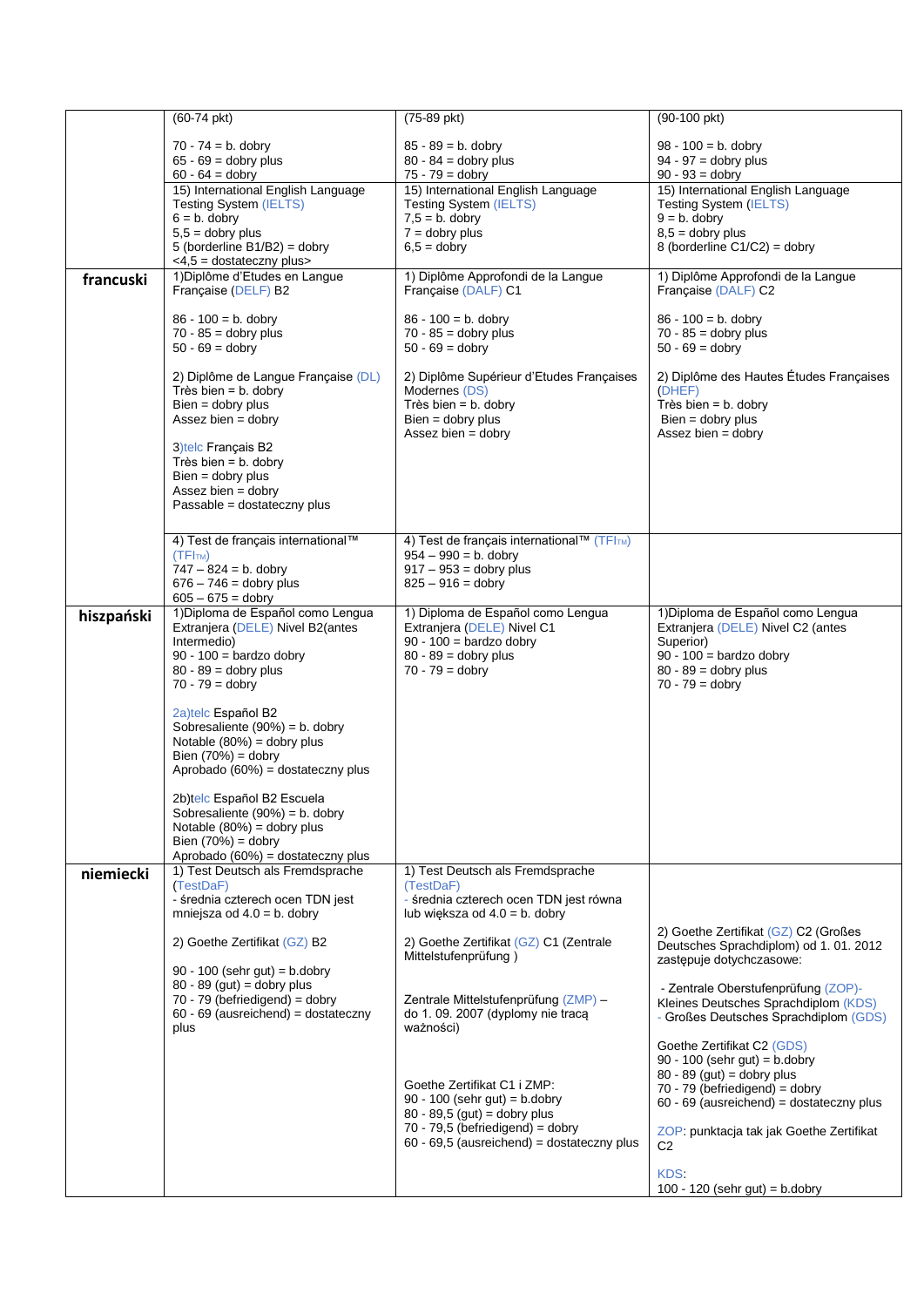|          |                                                                                                                                                                                                        |                                                                                                                                                                                                                                                                                                                                                                | $80 - 99,99$ (gut) = dobry plus<br>$60 - 79,99$ (befriedigend) = dobry                                                                                                                                           |
|----------|--------------------------------------------------------------------------------------------------------------------------------------------------------------------------------------------------------|----------------------------------------------------------------------------------------------------------------------------------------------------------------------------------------------------------------------------------------------------------------------------------------------------------------------------------------------------------------|------------------------------------------------------------------------------------------------------------------------------------------------------------------------------------------------------------------|
|          |                                                                                                                                                                                                        |                                                                                                                                                                                                                                                                                                                                                                | GDS.<br>$130 - 156$ (sehr gut) = b.dobry<br>104 - 129,99 (gut) = dobry plus<br>$78 - 103,99$ (befriedigend) = dobry                                                                                              |
|          | 3) Zertifikat Deutsch für den Beruf<br>(ZDfB)<br>$90 - 100$ (sehr gut) = b. dobry<br>$80 - 89$ (gut) = dobry plus<br>70 - 79 (befriedigend) = dobry<br>$60 - 69$ (ausreichend) = dostateczny<br>plus   | 3) Prüfung Wirtschaftsdeutsch<br>International (PWD)<br>(Goethe Institut+ Deutscher Industrie- und<br>Handelskammertag (DIHK) + Carl<br>Duisberg Centren (CDC)<br>92 - 100 (sehr gut $[1]$ ) = b. dobry<br>81 - mniej niż 92 (gut [2]) = dobry plus 67 -<br>mniej niż 81 (befriedigend [3]) = dobry<br>50 - mniej niż 67 (ausreichend [4])<br>dostateczny plus | 4) Österreichisches Sprachdiplom für<br>Deutsch:                                                                                                                                                                 |
|          | 4) Österreichisches Sprachdiplom für<br>Deutsch:<br>OSD B2 Mittelstufe Deutsch<br>90 - 100= b. dobry<br>$80 - 89 =$ dobry plus<br>$70 - 79 =$ dobry                                                    | 4) Österreichisches Sprachdiplom für<br>Deutsch:<br>ÖSD C1 Oberstufe Deutsch<br>$90 - 100 = b$ . dobry<br>$80 - 89 =$ dobry plus<br>$70 - 79 =$ dobry<br>$60 - 69$ = dostateczny plus                                                                                                                                                                          | ÖDS C2 Wirtschaftssprache Deutsch<br>$144 - 160 = b$ .dobry<br>$128 - 143 =$ dobry plus<br>$112 - 127 =$ dobry<br>$96 - 111 =$ dostateczny plus                                                                  |
|          | $60 - 69 =$ dostateczny plus<br>5a) telc Deutsch B2<br>(Zertifikat Deutsch Plus)<br>sehr gut $(90%) = b$ . dobry                                                                                       | 5a) telc Deutsch C1<br>$297 - 330 (90%) = b$ . dobry<br>$264 - 296 (80%) =$ dobry plus<br>$231 - 263 (70%) =$ dobry<br>199 - 230 (60%) = dostateczny plus                                                                                                                                                                                                      | 5) telc Deutsch C2<br>sehr gut $(90%) = b$ . dobry<br>gut $(80%) =$ dobry plus<br>befriedigend $(70%)$ = dobry ausreichend<br>$(60\%)$ = dostateczny plus                                                        |
|          | $gut (80%) = dobry plus$<br>befriedigend $(70%) =$ dobry<br>ausreichend $(60%)$ = dostateczny plus<br>5b) telc Deutsch B2+ Beruf<br>Zertifikat Deutsch für den Beruf)<br>sehr gut $(90\%) = b$ . dobry | 5b) telc Deutsch C1 Hochschulesehr gut<br>$(90\%) = b.$ dobry<br>gut $(80%) =$ dobry plus<br>befriedigend (70%) = dobry<br>ausreichend (60%) = dostateczny plus                                                                                                                                                                                                |                                                                                                                                                                                                                  |
|          | gut $(80%) =$ dobry plus<br>befriedigend (70%)= dobry<br>ausreichend $(60%)$ = dostateczny plus                                                                                                        | 6) Deutsches Sprachdiplom (DSD) der<br>Kulturministerkonferenz (KMK) der Länder                                                                                                                                                                                                                                                                                |                                                                                                                                                                                                                  |
|          | 6) Deutsches Sprachdiplom (DSD) der<br>Kulturministerkonferenz (KMK) der<br>Länder - Stufe II<br>- wynik nie przekroczył 60% DSD=><br>$B2 - b$ . dobry                                                 | Stufe II<br>- wynik przekroczył 60% DSD => $C1 - b$ .<br>dobry<br>7) Deutsche Sprachprüfung für den<br>Hochschulzugang (DSH)                                                                                                                                                                                                                                   | 7) Deutsche Sprachprüfung für den<br>Hochschulzugang (DSH)<br>(Hochschulrektorenkonferenz)<br>82% - 100% - DSH => $C2 - b$ . dobry                                                                               |
|          | 7) Deutsche Sprachprüfung für den<br>Hochschulzugang (DSH)<br>(Hochschulrektorenkonferenz)<br>57% - 66% DSH => B2 - b. dobry<br><b>1) TRKI 2 (TORFL 2)</b>                                             | (Hochschulrektorenkonferenz)<br>67% - 81% DSH=> $C1 - b$ . dobry<br><b>1) TRKI 3 (TORFL 3)</b>                                                                                                                                                                                                                                                                 | 1) TRKI 4 (TORFL 4)                                                                                                                                                                                              |
| rosyjski | $92 - 100\% = b$ . dobry<br>$84 - 91\% =$ dobry plus<br>$76 - 83% =$ dobry<br>$68 - 75\% =$ dostateczny plus<br>$61 - 67\% =$ dostateczny                                                              | $92 - 100\% = b$ . dobry<br>$84 - 91\% =$ dobry plus<br>$76 - 83% =$ dobry<br>68 - 75% = dostateczny plus<br>$61 - 67\% =$ dostateczny                                                                                                                                                                                                                         | $92 - 100\% = b$ . dobry<br>$84 - 91\% =$ dobry plus<br>$76 - 83% =$ dobry<br>68 - 75% = dostateczny plus<br>$61 - 67\% =$ dostateczny                                                                           |
|          | 2) Russkij jazyk povsednevnogo<br>obščenija - postporogovyj uroven<br>(vantage)(PRIO / RJPO)<br>$92 - 100\% = b$ . dobry<br>$84 - 91\% =$ dobry plus<br>$76 - 83% =$ dobry                             | 2) Russkij jazyk povsednevnogo obščenija<br>- uroven professionalnogo vladenija<br>(effective operational proficiency)(PRNO/<br>RJPO)<br>$92 - 100\% = b$ . dobry<br>$84 - 91\% =$ dobry plus<br>$76 - 83% =$ dobry                                                                                                                                            | 2) Russkij jazyk povsednevnogo obščenija<br>- uroven nositela jazyka (mastery) (PANO /<br>RJPO)<br>$92 - 100\% = b$ . dobry<br>$84 - 91\% =$ dobry plus<br>$76 - 83\% =$ dobry<br>$68 - 75\% =$ dostateczny plus |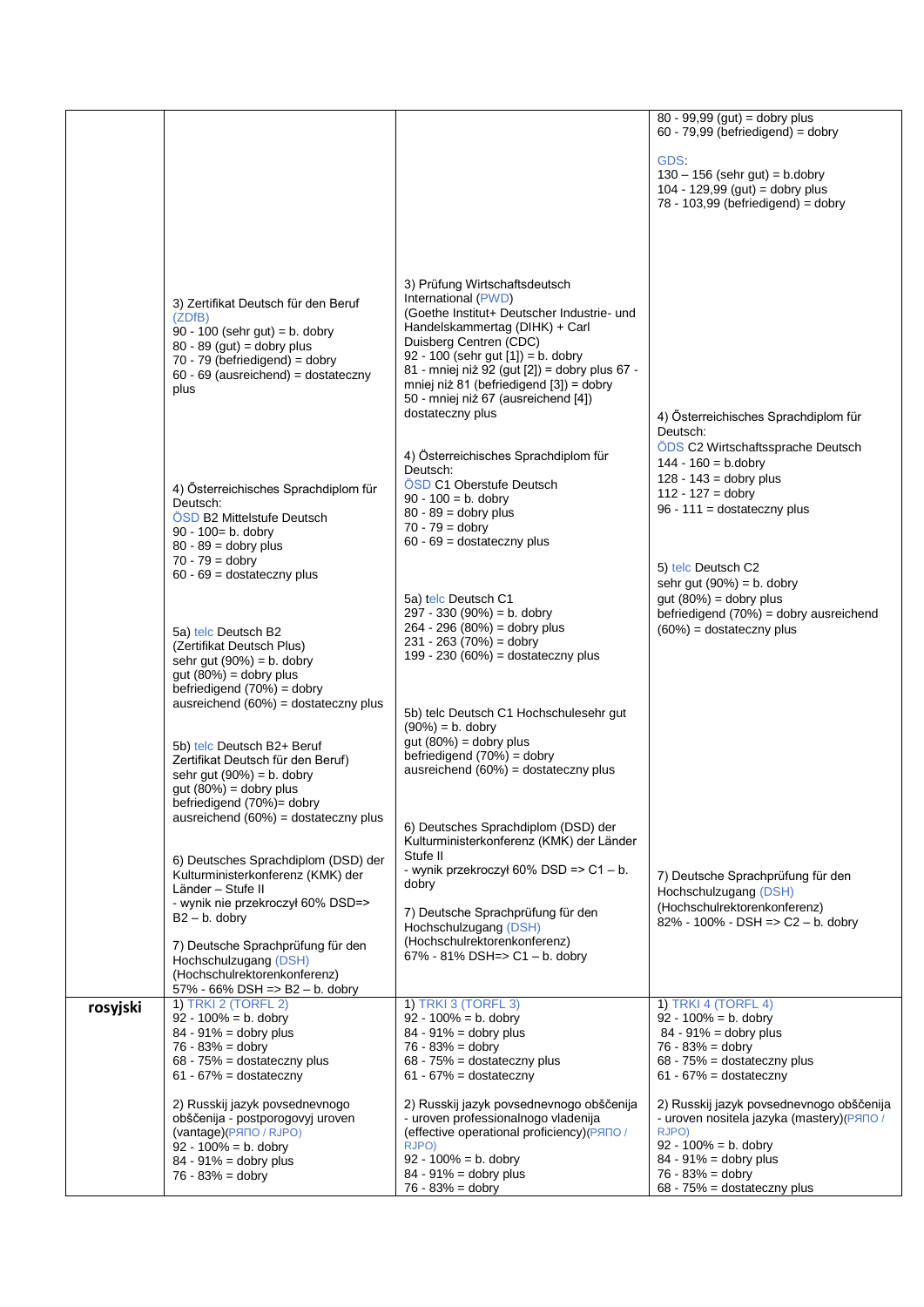|           | $68 - 75\% =$ dostateczny plus                                                                                                                                                                                                                                                                                                                                                                        | $68 - 75\% =$ dostateczny plus                                                                                                                                                                                                                                                  | $61 - 67\% =$ dostateczny                                                                                                                                                                                                                                                   |
|-----------|-------------------------------------------------------------------------------------------------------------------------------------------------------------------------------------------------------------------------------------------------------------------------------------------------------------------------------------------------------------------------------------------------------|---------------------------------------------------------------------------------------------------------------------------------------------------------------------------------------------------------------------------------------------------------------------------------|-----------------------------------------------------------------------------------------------------------------------------------------------------------------------------------------------------------------------------------------------------------------------------|
|           | $61 - 67\% =$ dostateczny                                                                                                                                                                                                                                                                                                                                                                             | $61 - 67\% =$ dostateczny                                                                                                                                                                                                                                                       |                                                                                                                                                                                                                                                                             |
|           | 3) Russkij jazyk. Delovoje obščenije.<br>Biznes. Kommercija. Srednij<br>(vantage) (РЯДОБК / RJDO ВК)<br>$92 - 100\% = b$ . dobry<br>84 - 91% = dobry plus<br>$76 - 83\% =$ dobry<br>$68 - 75\% =$ dostateczny plus<br>$61 - 67\% =$ dostateczny                                                                                                                                                       | 3) Russkij jazyk. Delovoje obščenije.<br>Biznes. Kommercija. Prodvinutyj (effective<br>operational proficiency) (РЯДОБК / RJDO ВК)<br>$92 - 100\% = b$ . dobry<br>$84 - 91\% =$ dobry plus<br>$76 - 83% =$ dobry<br>$68 - 75\% =$ dostateczny plus<br>$61 - 67\% =$ dostateczny |                                                                                                                                                                                                                                                                             |
|           | 4) Russkij jazyk w mezdunarodnom<br>turistskom biznese RET-3(PAMT5)<br>$92 - 100\% = b$ . dobry<br>$84 - 91\% =$ dobry plus<br>$76 - 83\% =$ dobry<br>$68 - 75\% =$ dostateczny plus<br>$61 - 67\% =$ dostateczny<br>5) telc Russkij jazyk B2 (telc<br>Русскийязык В2)<br>Отлично (90%) = b. dobry<br>Хорошо (80%) = dobry plus<br>Удовлетворительно (70%) = dobry<br>Сдан $(60%)$ = dostateczny plus |                                                                                                                                                                                                                                                                                 |                                                                                                                                                                                                                                                                             |
| włoski    | 1) Certificato di Conoscenza della<br>Lingua Italiana - Livello 3 (CELI 3)<br>$A = b$ . dobry<br>$B =$ dobry plus<br>$C =$ dobry                                                                                                                                                                                                                                                                      | 1) Certificato di Conoscenza della Lingua<br>Italiana – Livello 4 (CELI 4)<br>$A = b$ . dobry<br>$B =$ dobry plus<br>$C =$ dobry                                                                                                                                                | 1) Certificato di Conoscenza della Lingua<br>Italiana – Livello $5$ (CELI 5)<br>$A = b$ . dobry<br>$B =$ dobry plus<br>$C =$ dobry                                                                                                                                          |
|           | 2) Certificazione di Italiano come<br>Lingua Straniera Due (CILS 2)<br>$91 - 100 = b$ . dobry<br>$81 - 90 =$ dobry plus<br>$71 - 80 =$ dobry<br>$60 - 70 =$ dostateczny plus                                                                                                                                                                                                                          | 2) Certificazione di Italiano come Lingua<br>Straniera Tre (CILS 3)<br>$91 - 100 = b$ . dobry<br>$81 - 90 =$ dobry plus<br>$71 - 80 =$ dobry<br>$60 - 70 =$ dostateczny plus                                                                                                    | 2) Certificazione di Italiano come Lingua<br>Straniera Quattro (CILS 4)<br>$91 - 100 = b$ . dobry<br>$81 - 90 =$ dobry plus<br>$71 - 80 =$ dobry<br>$60 - 70 =$ dostateczny plus                                                                                            |
|           | 3) Diploma Intermedio di Lingua<br>Italiana "Firenze"®AIL (DILI) B2<br>91 - 100 (A 'ottimo') = b. dobry<br>$81 - 90$ (B 'molto buono') = dobry plus<br>71 - 80 (C 'buono') = dobry<br>60 - 70 (D 'suffiziente')= dostateczny<br>plus                                                                                                                                                                  | 3) Diploma Avanzato di Lingua Italiana<br>"Firenze"®AIL (DALI) C1<br>91 - 100 (A 'ottimo') = b. dobry<br>81 - 90 (B 'molto buono') = dobry plus 71 -<br>80 (C 'buono')= dobry<br>60 - 70 (D 'suffiziente')= dostateczny plus<br>4) Progetto Lingua Italiana Dante Alighieri     | 3) Diploma Avanzato di Lingua Italiana<br>"Firenze"®AIL (DALI) C2<br>91 - 100 (A 'ottimo') = b. dobry<br>81 - 90 (B 'molto buono') = dobry plus 71 -<br>80 (C 'buono')= dobry<br>60 - 70 (D 'suffiziente')= dostateczny plus<br>4) Progetto Lingua Italiana Dante Alighieri |
|           | 4) Progetto Lingua Italiana Dante<br>Alighieri (PLIDA) B2<br>(120 pkt max z całości)                                                                                                                                                                                                                                                                                                                  | (PLIDA) C1<br>(120 pkt max z całości)                                                                                                                                                                                                                                           | (PLIDA) C2<br>(120 pkt max z całości)                                                                                                                                                                                                                                       |
|           | 108 pkt $(90%) = b$ . dobry<br>90 pkt $(75%)$ = dobry plus<br>72 pkt $(60%) =$ dobry                                                                                                                                                                                                                                                                                                                  | 108 pkt $(90%) = b$ . dobry<br>90 pkt $(75%)$ = dobry plus<br>72 pkt $(60%) =$ dobry                                                                                                                                                                                            | 108 pkt $(90%) = b$ . dobry<br>90 pkt $(75%)$ = dobry plus<br>72 pkt $(60%) =$ dobry                                                                                                                                                                                        |
|           | (30 pkt max z każdej z 4 części)<br>27 pkt $(90%) = b$ . dobry<br>$22,5$ pkt $(75%) =$ dobry plus<br>18 pkt $(60%) =$ dobry                                                                                                                                                                                                                                                                           | (30 pkt max z każdej z 4 części)<br>27 pkt $(90%) = b$ . dobry<br>$22,5$ pkt $(75%)$ = dobry plus<br>18 pkt $(60%) =$ dobry                                                                                                                                                     | (30 pkt max z każdej z 4 części)<br>27 pkt $(90%) = b$ . dobry<br>$22,5$ pkt $(75%)$ = dobry plus<br>18 pkt $(60%) =$ dobry                                                                                                                                                 |
|           | 5) telc Italiano B2<br>Ottimo $(90\%) = b$ . dobry<br>Buono $(80\%) =$ dobry plus<br>Discreto $(80%) =$ dobry<br>Sufficiente (60%) = dostateczny plus                                                                                                                                                                                                                                                 |                                                                                                                                                                                                                                                                                 |                                                                                                                                                                                                                                                                             |
| ukraiński | 1) certyfikat biegłości językowej<br>Uniwersytetu Warszawskiego<br>(CBJ-UW) B2<br>$180 - 200$ pkt $(90%) = b$ . dobry<br>$160 - 179$ pkt $(80%) =$ dobry plus                                                                                                                                                                                                                                         | 1) certyfikat biegłości językowej<br>Uniwersytetu Warszawskiego<br>(CBJ-UW) C1<br>$90 - 100\% = b$ . dobry<br>$80 - 89\% =$ dobry plus                                                                                                                                          |                                                                                                                                                                                                                                                                             |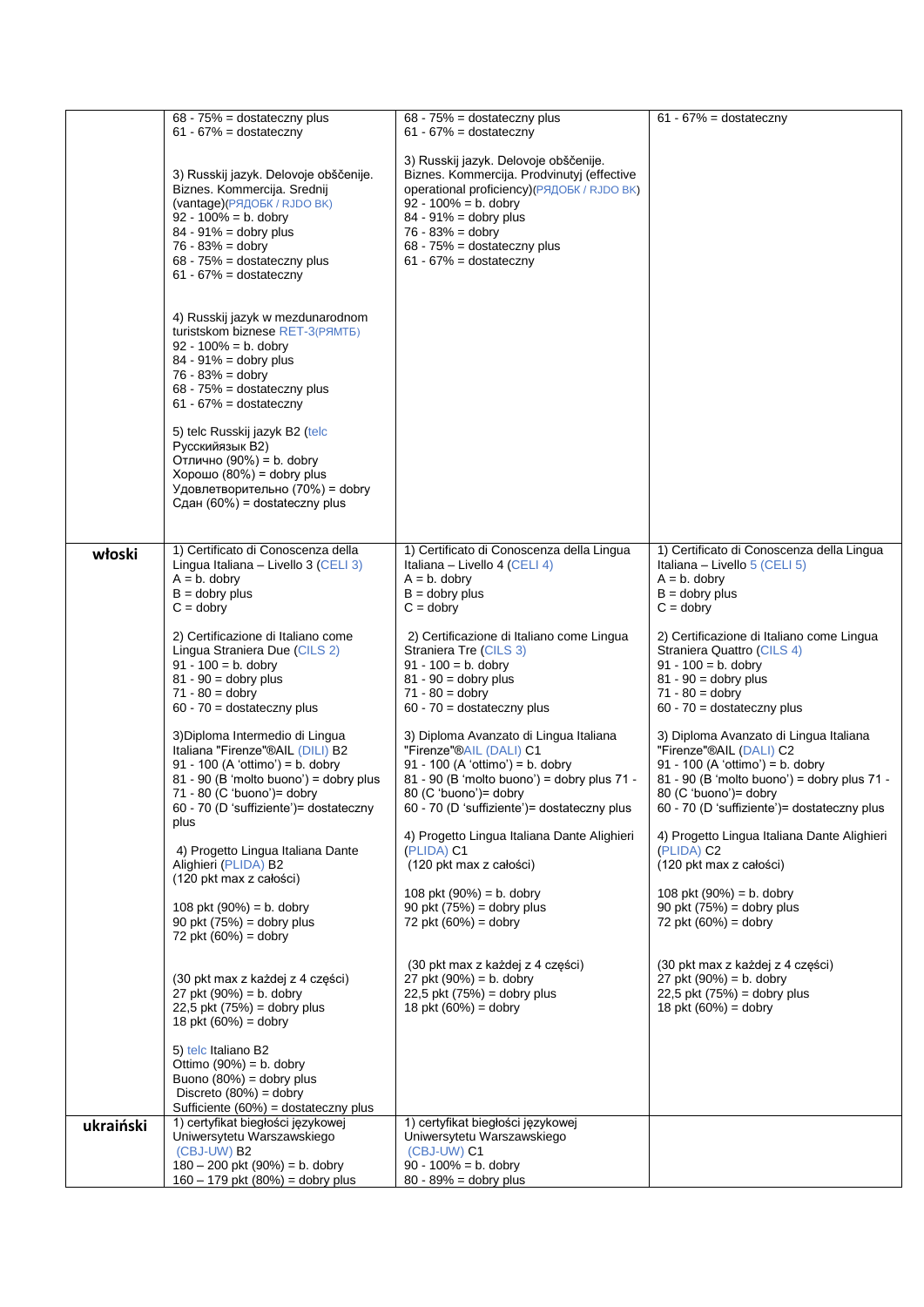|                               | $140 - 159$ pkt $(70%) =$ dobry                                                                                                                                                                                                                       | $70 - 79% =$ dobry                                                                                                                                                                                                                                         |                                                                                                                             |
|-------------------------------|-------------------------------------------------------------------------------------------------------------------------------------------------------------------------------------------------------------------------------------------------------|------------------------------------------------------------------------------------------------------------------------------------------------------------------------------------------------------------------------------------------------------------|-----------------------------------------------------------------------------------------------------------------------------|
|                               | $120 - 139$ pkt (60%) = dostateczny                                                                                                                                                                                                                   | $60 - 69\% =$ dostateczny plus                                                                                                                                                                                                                             |                                                                                                                             |
|                               | plus                                                                                                                                                                                                                                                  |                                                                                                                                                                                                                                                            |                                                                                                                             |
| czeski                        | 1) Certifikovaná zkouška z češtiny pro<br>cizince (Czech Language Certificate<br>Exam) CCE B2<br>$135 - 150$ pkt (90%) = b. dobry<br>$120 - 134$ pkt $(80%) =$ dobry plus<br>$105 - 119$ pkt $(70%) =$ dobry<br>90 - 104 pkt (60%) = dostateczny plus | 1) Certifikovaná zkouška z češtiny pro<br>cizince (Czech Language Certificate<br>Exam) CCE C1<br>$135 - 150$ pkt (90%) = b. dobry<br>$120 - 134$ pkt $(80%) =$ dobry plus<br>$105 - 119$ pkt $(70%) =$ dobry<br>$90 - 104$ pkt $(60\%) =$ dostateczny plus | 2a) Státní jazyková zkouška –<br>překladatelská<br>bardzo dobry<br>2b) Státní jazyková zkouška – tlumočnická<br>bardzo dobr |
| szwedzki                      |                                                                                                                                                                                                                                                       |                                                                                                                                                                                                                                                            |                                                                                                                             |
| Hörförståelse                 | 1) SWEDEX B2                                                                                                                                                                                                                                          |                                                                                                                                                                                                                                                            |                                                                                                                             |
| (słuchanie)                   | $21 - 25$ pkt = 5.0<br>$16 - 20$ pkt = 4.5                                                                                                                                                                                                            |                                                                                                                                                                                                                                                            |                                                                                                                             |
|                               | $13 - 15$ pkt = 4.0                                                                                                                                                                                                                                   |                                                                                                                                                                                                                                                            |                                                                                                                             |
| Läsförståelse                 | $22 - 25$ pkt = 5.0                                                                                                                                                                                                                                   |                                                                                                                                                                                                                                                            |                                                                                                                             |
| (czytanie)                    | $18 - 21$ pkt = 4.5<br>$15 - 27$ pkt = 4.0                                                                                                                                                                                                            |                                                                                                                                                                                                                                                            |                                                                                                                             |
|                               |                                                                                                                                                                                                                                                       |                                                                                                                                                                                                                                                            |                                                                                                                             |
| Muntlig uppgift<br>(mówienie) | $AAAA / AAAB$ (max jedno B) = 5.0<br>$AABB / ABBB / BBBB = 4.5$                                                                                                                                                                                       |                                                                                                                                                                                                                                                            |                                                                                                                             |
|                               | AAAC / AABC / ABBC / BBBC (max<br>jedno $C$ ) = 4.0                                                                                                                                                                                                   |                                                                                                                                                                                                                                                            |                                                                                                                             |
| Skriftlig uppgift             |                                                                                                                                                                                                                                                       |                                                                                                                                                                                                                                                            |                                                                                                                             |
| (pisanie                      | $AAA / AAB$ (max jedno B) = 5.0<br>$ABB / BBB / = 4.5$                                                                                                                                                                                                |                                                                                                                                                                                                                                                            |                                                                                                                             |
|                               | AAC / ABC / BBC (max jedno C) = 4.                                                                                                                                                                                                                    |                                                                                                                                                                                                                                                            |                                                                                                                             |
|                               | średnia arytm.:                                                                                                                                                                                                                                       |                                                                                                                                                                                                                                                            |                                                                                                                             |
|                               | $4,75 - 5,00 = b$ . dobry                                                                                                                                                                                                                             |                                                                                                                                                                                                                                                            |                                                                                                                             |
|                               | $4,25 - 4,74 =$ dobry plus<br>$4,00 - 4,24 =$ dobry                                                                                                                                                                                                   |                                                                                                                                                                                                                                                            |                                                                                                                             |
|                               |                                                                                                                                                                                                                                                       |                                                                                                                                                                                                                                                            |                                                                                                                             |
|                               |                                                                                                                                                                                                                                                       | 2) Test i svenska för universitets- och                                                                                                                                                                                                                    |                                                                                                                             |
|                               |                                                                                                                                                                                                                                                       | högskolestudier (TISUS)<br>godkänd (pass) = $5.0$                                                                                                                                                                                                          |                                                                                                                             |
| Portugalski                   | 1) Diploma Intermédio de Português                                                                                                                                                                                                                    | 1) Diploma Avançado de Português                                                                                                                                                                                                                           | 1) Diploma Universitário de Português                                                                                       |
|                               | Língua Estrangeira (DIPLE) B2                                                                                                                                                                                                                         | Língua Estrangeira (DAPLE) C1                                                                                                                                                                                                                              | Língua Estrangeira (DUPLE) C2                                                                                               |
| (wersja                       | $85 - 100$ (muito bom) = b. dobry                                                                                                                                                                                                                     | $85 - 100$ (muito bom) = b. dobry                                                                                                                                                                                                                          | 85 - 100 (muito bom) = b. dobry                                                                                             |
| europejska)                   | $70 - 84$ (bom) = dobry plus<br>$55 - 69$ (suficiente) = dobry                                                                                                                                                                                        | $70 - 84$ (bom) = dobry plus<br>$55 - 69$ (suficiente) = dobry                                                                                                                                                                                             | $70 - 84$ (bom) = dobry<br>$55 - 69$ (suficiente) = dostateczny                                                             |

2. Do certyfikatów potwierdzających znajomość nowożytnego języka obcego zalicza się również:

- 1) Dyplomy ukończenia: a) studiów na kierunku filologia w zakresie języków obcych lub lingwistyki stosowanej; b) nauczycielskiego kolegium języków obcych; c) Krajowej Szkoły Administracji Publicznej.
- 2) Wydany za granicą dokument potwierdzający uzyskanie stopnia lub tytułu naukowego uznaje się język wykładowy instytucji prowadzącej kształcenie.
- 3) Dokument potwierdzający ukończenie studiów wyższych lub podyplomowych prowadzonych za granicą lub w Rzeczypospolitej Polskiej — uznaje się język wykładowy, jeżeli językiem wykładowym był wyłącznie język obcy.
- 4) Wydany za granicą dokument uznany za równoważny świadectwu dojrzałości uznaje się język wykładowy.
- 5) Dyplom Matury Międzynarodowej (International Baccalaureate Diploma).